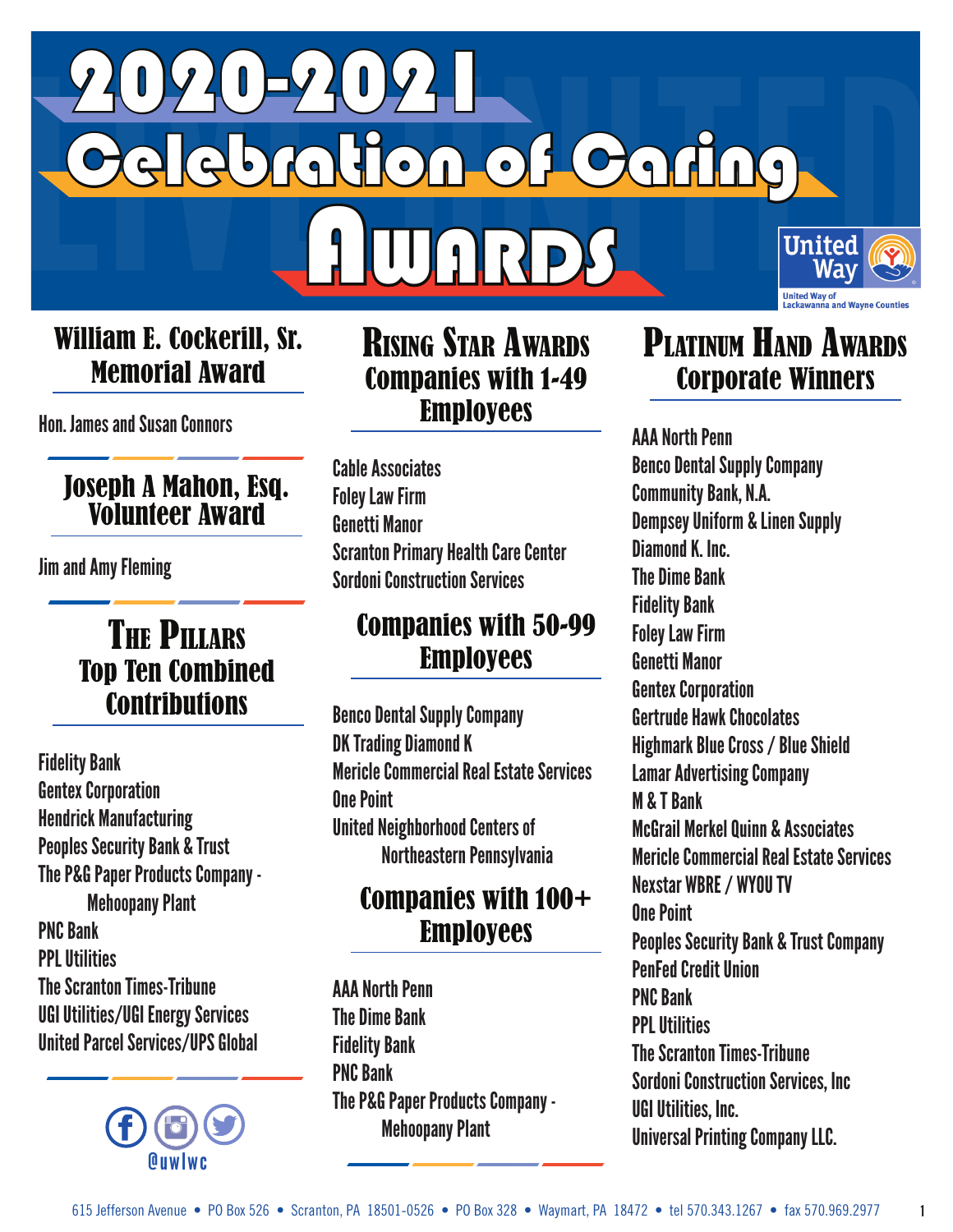

### PLATINUM HAND AWARDS Employee Winners

 Jewish Family Service of NEPA UGI Energy Services United Neighborhood Centers of Northeastern Pennsylvania United Way of Lackawanna and Wayne Counties

### GOLD HAND AWARDS Corporate Winners

 Delta Medix PC Hendrick Manufacturing The Honesdale National Bank Nivert Metal Supply Co. Northeast Radiation Oncology Center Northeastern PA Oral and Maxillofacial Surgery Penn Foster UGI Energy Services

### Silver Hand Awards Corporate Winners

 The P&G Paper Products Company - Mehoopany Plant

## Silver Hand Awards Employee Winners

 The P&G Paper Products Company - Mehoopany Plant The Scranton Times-Tribune

## Bronze Hand Awards Corporate Winners

 Citizens Savings Bank Condron Media NBT Bank Northeastern Envelope Company

#### Bronze Hand Awards Employee Winners

 Condron Media Peoples Security Bank & Trust Company Wegmans Food Markets

## Awards of Excellence Employee Winners

 The Dime Bank Hendrick Manufacturing Scranton Primary Health Care Center

### **AWARDS OF MERIT** Corporate Winners

 Andrew Brown's Drug Store BMC Office Furniture Cable Associates, Inc. D.G. Nicholas Company FNCB Bank General Dynamics Land Systems Division Highland Associates., Ltd. Lackawanna Casualty Midlantic Engineering Inc. Road Scholar Transport Inc. Sanofi Pasteur/VaxServe, Inc. Wayne Bank

## **AWARDS OF MERIT** Employee Winners

 Baker Tilly Virchow Krause, LLP Benco Dental Supply Company Fidelity Bank Greater Carbondale YMCA Penn Foster PNC Bank Times PDQ Print Center United Parcel Service Wayne Bank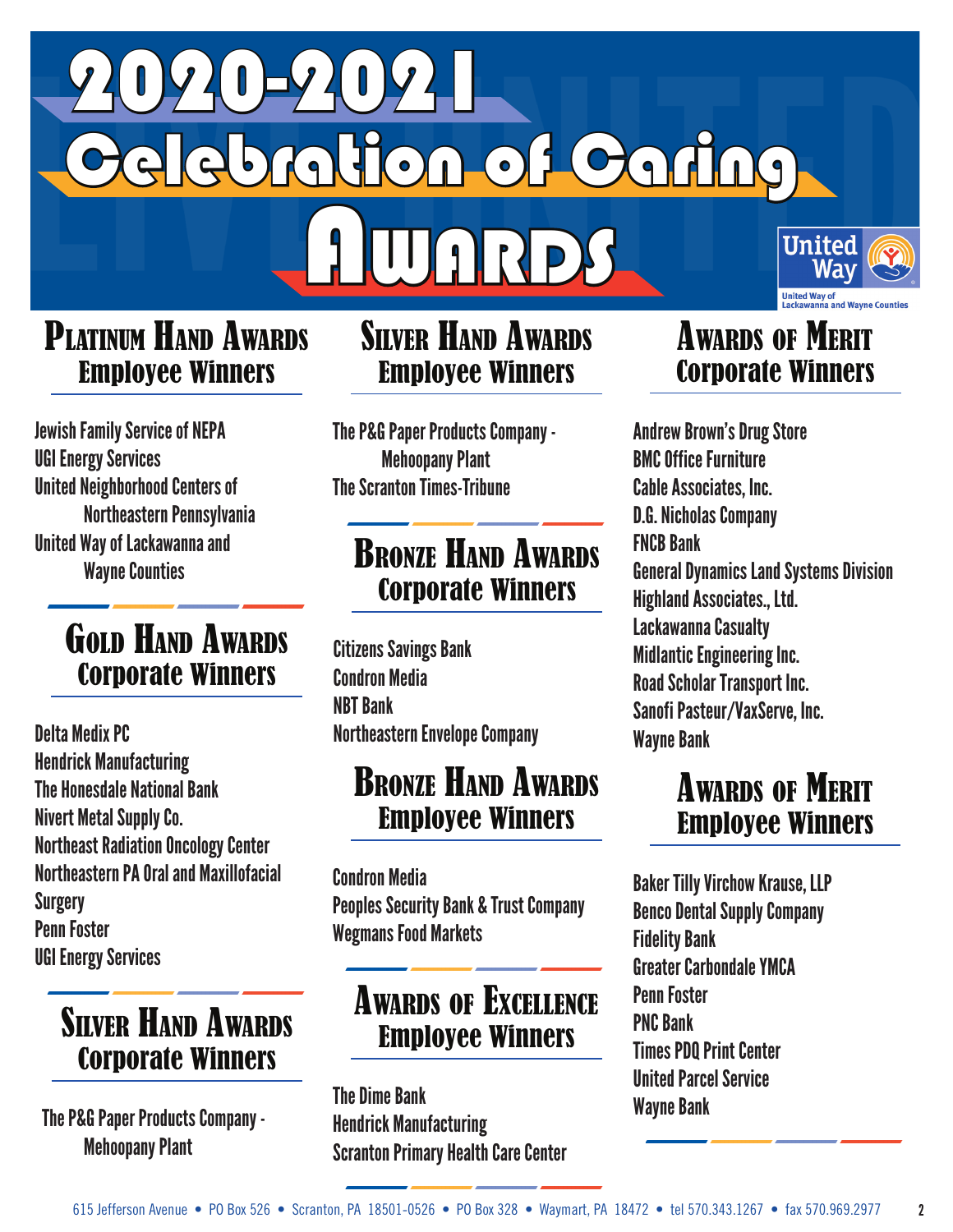

#### **AwARDS OF PROGRESS** Corporate Winners

United Gilsonite Laboratories

## **Awards of Progress** Employee Winners

 The Arc of Northeastern Pennsylvania Day Nursery Association Delta Medix PC Gentex Corporation The Greater Scranton Chamber of Commerce Highland Associates., Ltd. The Honesdale National Bank Lamar Advertising Company Marshall, Dennehey, Warner, Coleman & Goggin McGrail Merkel Quinn & Associates NBT Bank Northeastern Eye Institute One Point PPL Utilities Serving Seniors, Inc. UGI Utilities, Inc. UPS Global Business Services Women's Resource Center



### Certificates of Appreciation Corporate Winners

 ACA Law Andy Gavins Arley Wholesale Inc. Arlington Industries, Inc. Barry Callebaut Cipriani & Werner Dougherty Leventhal and Price, LLP Emergency Services PC Eckersley and Ostrowski Grimm Construction Hinerfeld Commercial Real Estate Joyce Electrical Keystone Medical Labs Kiwanis Club of Scranton Inc. L.R. Costanzo, Co., Inc. Mariotti Building Products McGregor Industries, Inc. McI ane PA Mesko Glass & Mirror Co., Inc. National Book Company NET Federal Credit Union The Quandel Group, Inc. RE/MAX Wayne RJ Burne Scranton Central Labor Union Scranton Dodge Sheetz, Inc.

 Sherwood Freightliner WNEP-TV 16

### Certificates of Appreciation Employee Winners

 The Advocacy Alliance Cable Associates, Inc. Center for Independent Living CIGNA Health Care Citizens Savings Bank Commonwealth Health Moses Taylor **Hospital**  Commonwealth Health Regional Hospital of Scranton Community Bank, N.A. Genetti Manor Johnson College Marywood University Physicians Health Alliance, Inc. Sanofi Pasteur/VaxServe, Inc. Sordoni Construction Services, Inc St. Joseph's Center United Cerebral Palsy of Northeastern Pennsylvania

> to learn more visit uwlc.net